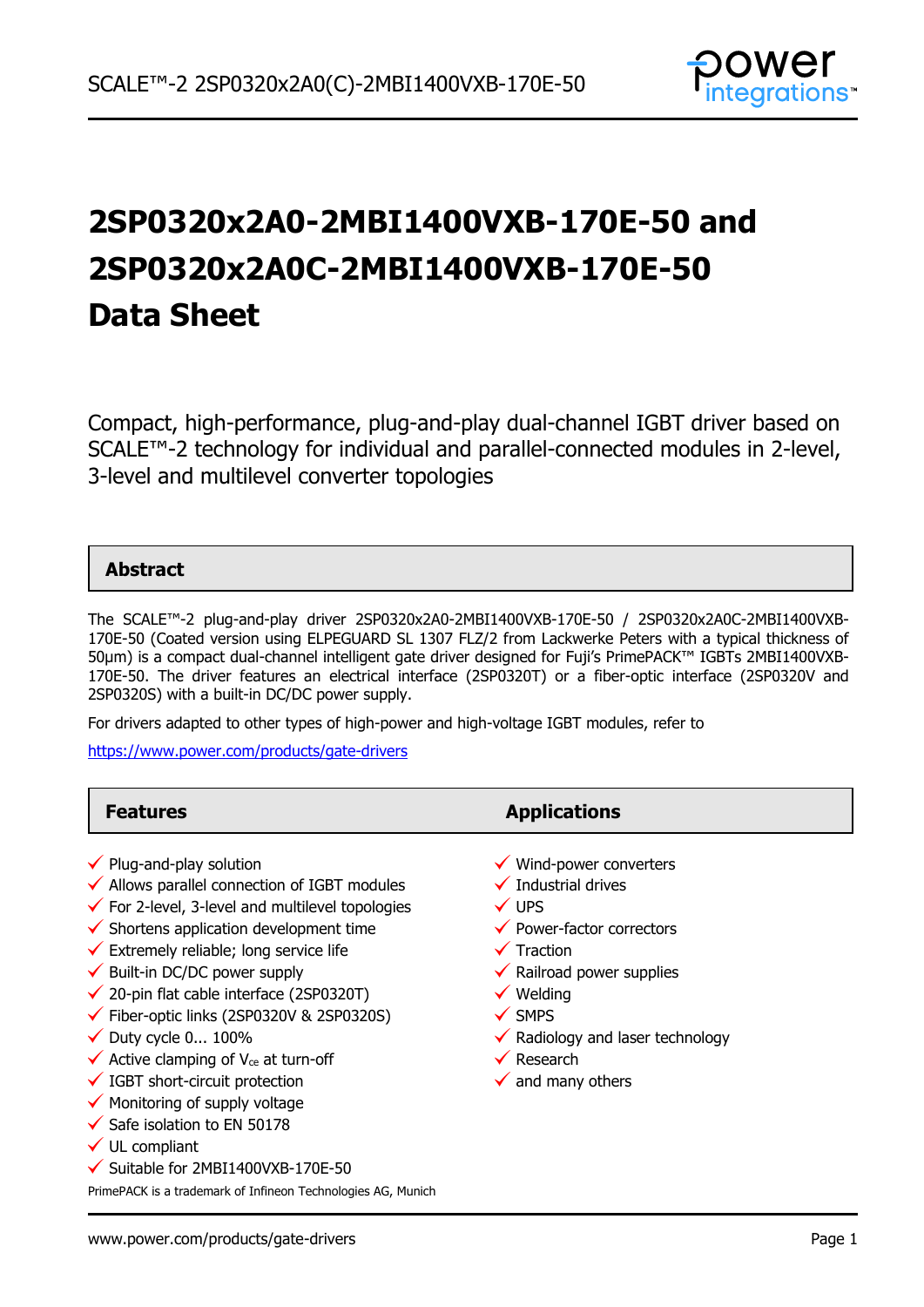

### **Safety Notice!**

The data contained in this data sheet is intended exclusively for technically trained staff. Handling all highvoltage equipment involves risk to life. Strict compliance with the respective safety regulations is mandatory!

Any handling of electronic devices is subject to the general specifications for protecting electrostatic-sensitive devices according to international standard IEC 60747-1, Chapter IX or European standard EN 100015 (i.e. the workplace, tools, etc. must comply with these standards). Otherwise, this product may be damaged.

### **Important Product Documentation**

This data sheet contains only product-specific data. For a detailed description, must-read application notes and common data that apply to the whole series, please refer to "Description & Application Manual for 2SP0320T SCALE-2 IGBT Drivers" (electrical interface) or "Description & Application Manual for 2SP0320V and 2SP0320S SCALE-2 IGBT Drivers" (fiber-optic interface) on www.power.com/products/scale-2-plug-and-playdrivers/2sp0320.

When applying SCALE-2 plug-and-play drivers, please note that these drivers are specifically adapted to a particular type of IGBT module. Therefore, the type designation of SCALE-2 plug-and-play drivers also includes the type designation of the corresponding IGBT module. These drivers are not valid for IGBT modules other than those specified. Incorrect use may result in failure.

### **Mechanical Dimensions**

Dimensions: Refer to the relevant "Description and Application Manual"

Mounting principle: Connected to IGBT module with screws

### **Fiber-Optic Interfaces**

| <b>Interface</b>   | <b>Remarks</b>                                   | Part type #         |
|--------------------|--------------------------------------------------|---------------------|
| Drive signal input | 2SP0320V, fiber-optic receiver (Notes 21, 22)    | HFBR-2522ETZ        |
| Drive signal input | 2SP0320S, fiber-optic receiver (Notes 21, 22)    | <b>HFBR-2412Z</b>   |
| Status output      | 2SP0320V, fiber-optic transmitter (Notes 21, 23) | <b>HFBR-1522ETZ</b> |
| Status output      | 2SP0320S, fiber-optic transmitter (Notes 21, 23) | <b>HFBR-1412Z</b>   |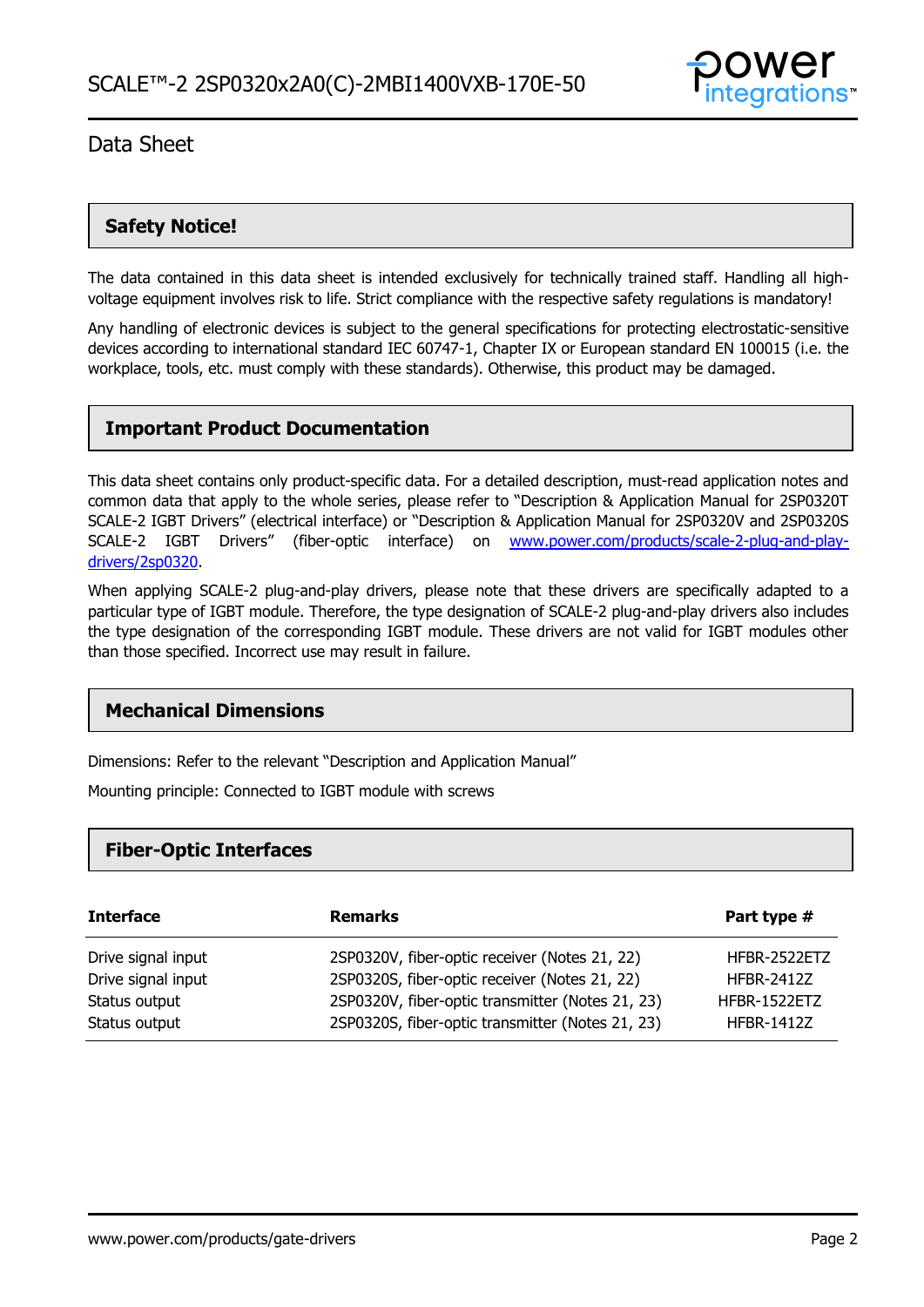

# **Absolute Maximum Ratings**

| <b>Parameter</b>                       | <b>Remarks</b>                                  | Min   |                   | Max Unit      |
|----------------------------------------|-------------------------------------------------|-------|-------------------|---------------|
| Supply voltage V <sub>DC</sub>         | VDC to GND                                      | 0     | 16                | v             |
| Supply voltage Vcc                     | VCC to GND (Note 1)                             | 0     | 16                | v             |
| Logic input and output voltages        | To GND                                          |       | $-0.5$ VCC $+0.5$ | V             |
| $SOx$ current                          | Fault condition, total current                  |       | 20                | mA            |
| Gate peak current I <sub>out</sub>     | Note 2                                          | $-20$ | $+20$             | A             |
| Average supply current I <sub>DC</sub> | 2SP0320T (Note 24)                              |       | 600               | mA            |
| Average supply current I <sub>DC</sub> | 2SP0320V and 2SP0320S (Note 24)                 |       | 690               | mA            |
| Output power per gate                  | Ambient temperature <70°C (Note 3)              |       | 3                 | W             |
|                                        | Ambient temperature 85°C (Note 3)               |       | 2                 | w             |
| Switching frequency f                  |                                                 |       | 8                 | kHz           |
| Test voltage (50Hz/1min.)              | Primary to secondary (Note 19)                  |       |                   | 5000 VAC(eff) |
|                                        | Secondary to secondary (Note 19)                |       |                   | 4000 VAC(eff) |
| DC-link voltage                        | Note 4                                          |       | 1200              | V             |
| dV/dt                                  | Rate of change of input to output voltage       |       | 50                | $kV/\mu s$    |
| Operating voltage                      | Primary/secondary, secondary/secondary          |       | 1700              | $V_{peak}$    |
| Operating temperature                  |                                                 | -40   | 85                | °C            |
| Storage temperature                    | Note 29                                         | -40   | 50                | °C            |
| Surface temperature                    | Only 2SP0320x2A0C-2MBI1400VXB-170E-50 (Note 30) |       | 125               | °C            |

### **Recommended Operating Conditions**

| <b>Power Supply</b>                        | <b>Remarks</b>                                                              | Min  | Tvp | Max Unit      |          |
|--------------------------------------------|-----------------------------------------------------------------------------|------|-----|---------------|----------|
| Supply voltage $V_{DC}$                    | To GND (Note 1)                                                             | 14.5 | -15 | 15.5          |          |
| Supply voltage $V_{CC}$                    | To GND (Note 1)                                                             | 14.5 | 15  | 15.5          |          |
| Resistance from TB to GND<br>$SOx$ current | 2SP0320T, blocking time $\neq$ 0, ext. value<br>Fault condition, 3.3V logic | 128  |     | $\infty$<br>4 | kΩ<br>mA |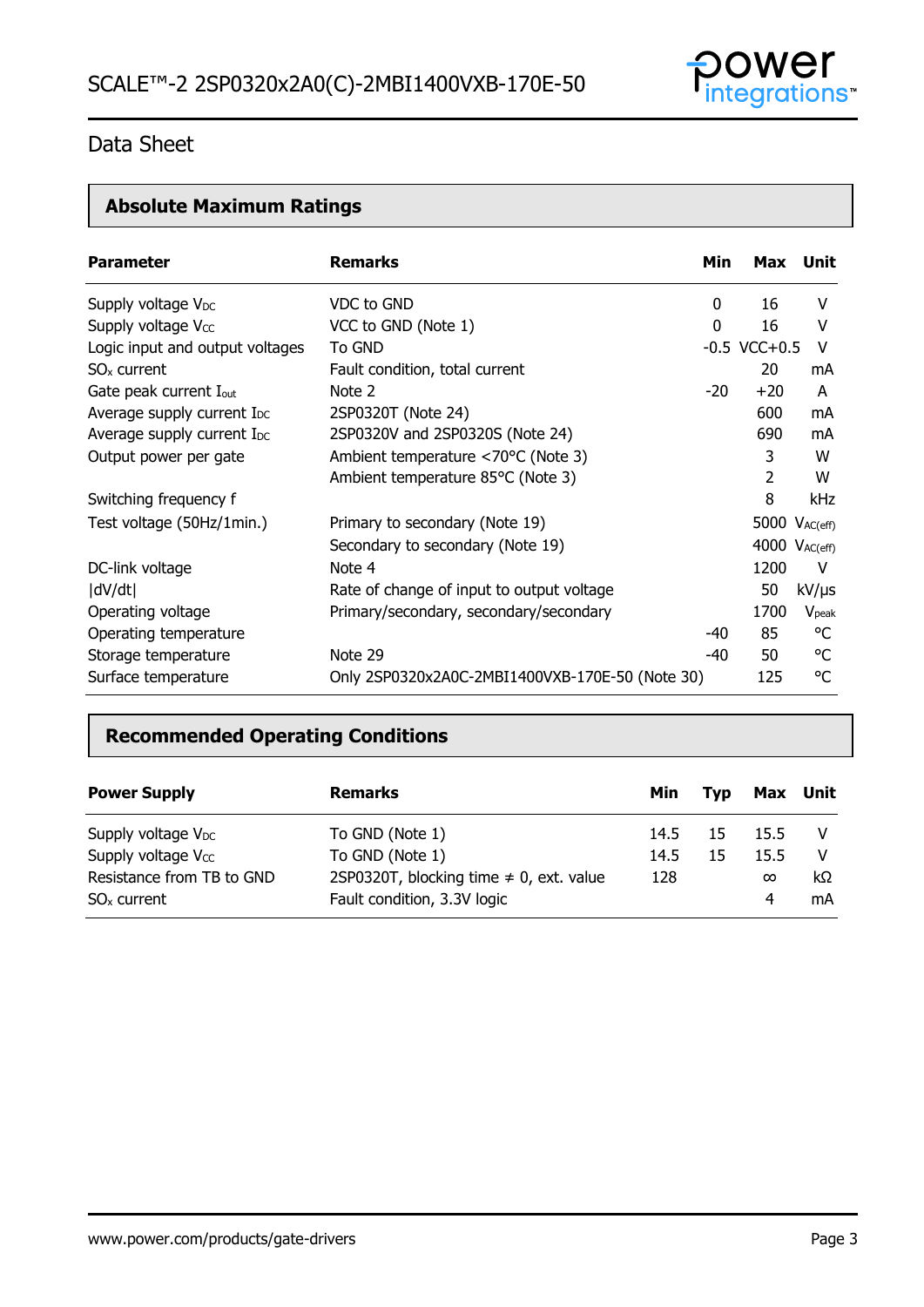

### **Electrical Characteristics**

| <b>Power Supply</b>                  | <b>Remarks</b>                                     | Min  | <b>Typ</b> | <b>Max</b> | <b>Unit</b> |
|--------------------------------------|----------------------------------------------------|------|------------|------------|-------------|
| Supply current I <sub>DC</sub>       | 2SP0320T, without load                             |      | 37         |            | mA          |
|                                      | 2SP0320V and 2SP0320S, without load                |      | 145        |            | mA          |
| Efficiency n                         | Internal DC/DC converter                           |      | 85         |            | $\%$        |
| Supply current Icc                   | Without load                                       |      | 19         |            | mA          |
| Coupling capacitance C <sub>io</sub> | Primary side to secondary side, total, per channel |      |            |            |             |
|                                      | 2SP0320T                                           |      | 20         |            | pF          |
|                                      | 2SP0320V and 2SP0320S                              |      | 15         |            | pF          |
| <b>Power Supply Monitoring</b>       | <b>Remarks</b>                                     | Min  | <b>Typ</b> | <b>Max</b> | <b>Unit</b> |
| Supply threshold Vcc                 | Primary side, clear fault                          | 11.9 | 12.6       | 13.3       | V           |
|                                      | Primary side, set fault (Note 5)                   | 11.3 | 12.0       | 12.7       | V           |
| Monitoring hysteresis                | Primary side, set/clear fault                      | 0.35 |            |            | V           |
| Supply threshold Visox-Veex          | Secondary side, clear fault                        | 12.1 | 12.6       | 13.1       | V           |
|                                      | Secondary side, set fault (Note 26)                | 11.5 | 12.0       | 12.5       | V           |
| Monitoring hysteresis                | Secondary side, set/clear fault                    | 0.35 |            |            | V           |
| Supply threshold Veex-Vcomx          | Secondary side, clear fault                        | 5    | 5.15       | 5.3        | V           |
|                                      | Secondary side, set fault (Note 26)                | 4.7  | 4.85       | 5          | V           |
| Monitoring hysteresis                | Secondary side, set/clear fault                    | 0.15 |            |            | V           |
| <b>Logic Inputs and Outputs</b>      | <b>Remarks</b>                                     | Min  | <b>Typ</b> | <b>Max</b> | <b>Unit</b> |
| Input impedance                      | 2SP0320T, $V(INx) > 3V$ (Note 6)                   | 3.5  | 4.1        | 4.6        | kΩ          |
| Turn-on threshold                    | 2SP0320T, V(INx) (Note 7)                          |      | 2.6        |            | V           |
| Turn-off threshold                   | 2SP0320T, V(INx) (Note 7)                          |      | 1.3        |            | V           |
| SOx output voltage                   | Fault condition, I(SOx) < 8mA                      |      |            | 0.7        | V           |
| <b>Short-circuit Protection</b>      | <b>Remarks</b>                                     | Min  | <b>Typ</b> | <b>Max</b> | <b>Unit</b> |
| Vce-monitoring threshold             | Between auxiliary terminals                        |      | 10.2       |            | V           |
| Response time                        | DC-link voltage > 550V (Note 8)                    |      | 6.9        |            | μs          |
| Delay to IGBT turn-off               | After the response time (Note 9)                   |      | 1.4        |            | μs          |
| <b>Blocking time</b>                 | 2SP0320T, after fault (Note 10)                    |      | 90         |            | ms          |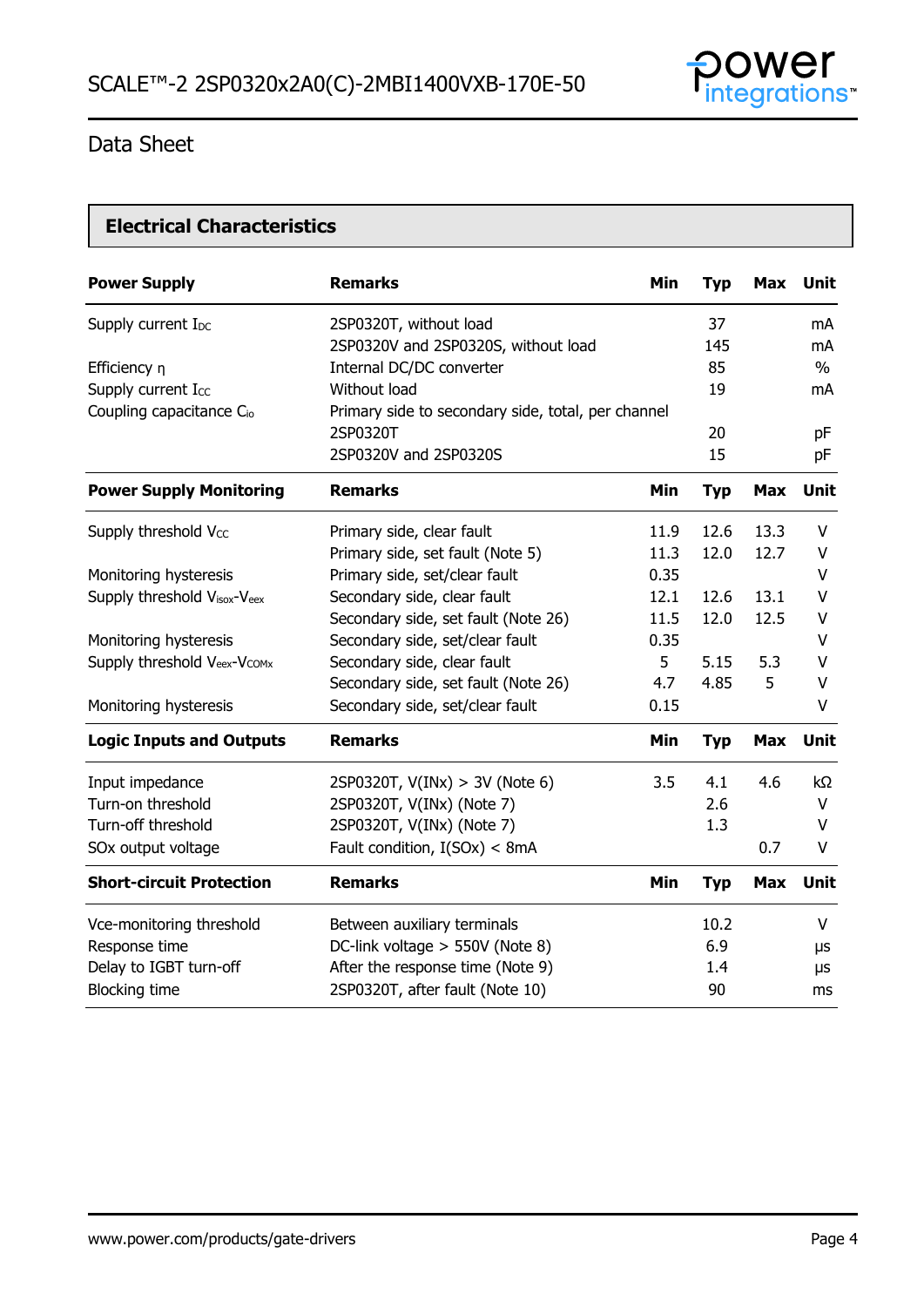

| <b>Timing Characteristics</b>              | <b>Remarks</b>                        | Min                   | <b>Typ</b>  | Max        | <b>Unit</b>       |
|--------------------------------------------|---------------------------------------|-----------------------|-------------|------------|-------------------|
| Turn-on delay $t_{d(0n)}$                  | 2SP0320T (Note 11)                    |                       | 90          |            | ns                |
| Turn-off delay t <sub>d(off)</sub>         | 2SP0320T (Note 11)                    |                       | 90          |            | ns                |
| Jitter of turn-on delay                    | 2SP0320T (Note 28)                    |                       | ±2          |            | ns                |
| Jitter of turn-off delay                   | 2SP0320T (Note 28)                    |                       | ±2          |            | ns                |
| Turn-on delay t <sub>d(on)</sub>           | 2SP0320V and 2SP0320S (Note 12)       |                       | 120         |            | ns                |
| Turn-off delay t <sub>d(off)</sub>         | 2SP0320V and 2SP0320S (Note 12)       |                       | 100         |            | ns                |
| Output rise time tr(out)                   | $G_x$ to $E_x$ (Note 13)              |                       | 7           |            | ns                |
| Output fall time t <sub>f(out)</sub>       | $G_x$ to $E_x$ (Note 13)              |                       | 25          |            | ns                |
| Dead time between outputs                  | 2SP0320T, half-bridge mode (Note 20)  |                       | 3           |            | μs                |
| Jitter of dead time                        | 2SP0320T, half-bridge mode            |                       | ±100        |            | ns                |
| Transmission delay of fault state          | 2SP0320T (Note 14)                    |                       | 450         |            | ns                |
| Transmission delay of fault state          | 2SP0320V and 2SP0320S (Note 25)       |                       | 90          |            | ns                |
| Delay to clear fault state                 | 2SP0320V and 2SP0320S (Note 15)       |                       | 11          |            | μs                |
| Acknowledge delay time                     | 2SP0320V and 2SP0320S (Note 16)       |                       | 220         |            | ns                |
| Acknowledge pulse width                    | 2SP0320V and 2SP0320S (on host side)  |                       | 700         | 1050       | ns                |
| <b>Outputs</b>                             | <b>Remarks</b>                        | Min                   | <b>Typ</b>  | <b>Max</b> | Unit              |
| Turn-on gate resistor $R_{g(0n)}$          | Note 17                               |                       | 0.5         |            | Ω                 |
| Turn-off gate resistor R <sub>g(off)</sub> | Note 17                               |                       | 0.9         |            | Ω                 |
| Gate voltage at turn-on                    |                                       |                       | 15          |            | V                 |
| Gate-voltage at turn-off                   | 2SP0320T / (2SP0320V & 2SP0320S)      |                       |             |            |                   |
|                                            | $P = 0W$                              | $-10.4/-9.9$          |             |            | V                 |
|                                            | $P = 0.3W$                            | $-10.2/-9.8$          |             |            | v                 |
|                                            | $P = 2.1W$                            | $-9.7/-9.5$           |             |            | V                 |
|                                            | $P = 3W$                              |                       | $-9.6/-9.4$ |            | V                 |
| Gate resistance to COMx                    |                                       |                       | 4.7         |            | kΩ                |
| dV/dt Feedback                             | <b>Remarks</b>                        | <b>Implementation</b> |             |            |                   |
| dV/dt feedback                             | Note 18                               | No                    |             |            |                   |
| <b>Electrical Isolation</b>                | <b>Remarks</b>                        | Min                   | <b>Typ</b>  | <b>Max</b> | Unit              |
| Test voltage (50Hz/1s)                     | Primary to secondary side (Note 19)   | 5000                  | 5050        | 5100       | $V_{\text{eff}}$  |
|                                            | Secondary to secondary side (Note 19) | 4000                  | 4050        | 4100       | $V_{\text{eff}}$  |
| Partial discharge extinction volt.         | Primary to secondary side (Note 27)   | 1768                  |             |            | V <sub>peak</sub> |
|                                            | Secondary to secondary side (Note 27) | 1700                  |             |            | $V_{\rm peak}$    |
| Creepage distance                          | Primary to secondary side             | 20                    |             |            | mm                |
|                                            | Secondary to secondary side           | 17                    |             |            |                   |
|                                            |                                       |                       |             |            | mm                |

All data refer to +25°C and  $V_{CC} = V_{DC} = 15V$  unless otherwise specified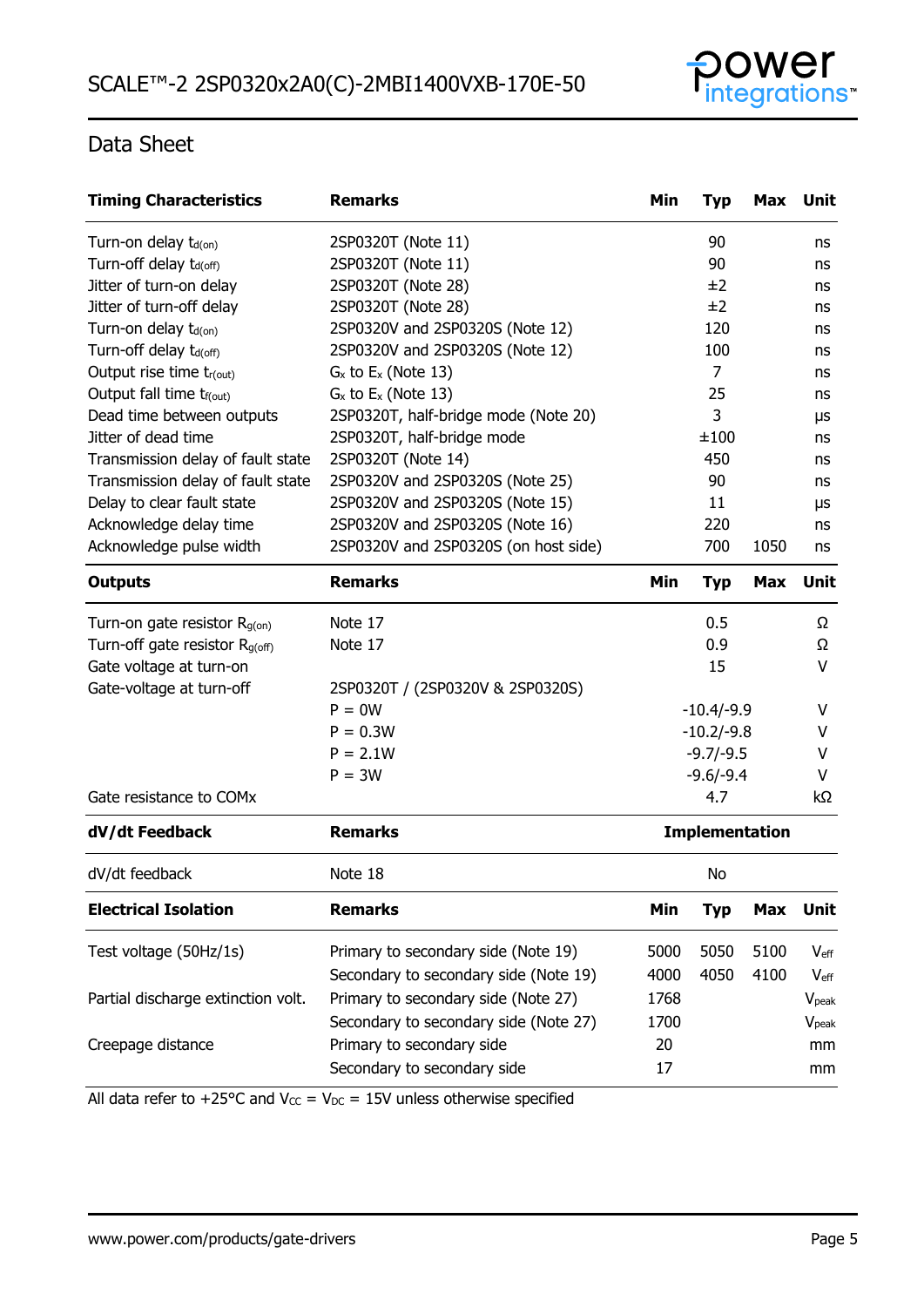

### **Footnotes to the Key Data**

- 1) Both supply voltages  $V_{DC}$  and  $V_{CC}$  should be applied in parallel.
- 2) The gate current is limited by the gate resistors located on the driver.
- 3) If the specified value is exceeded, this indicates a driver overload. It should be noted that the driver is not protected against overload. From 70°C to 85°C, the maximum permissible output power can be linearly interpolated from the given data.
- 4) This limit is due to active clamping. Refer to "Description & Application Manual for 2SP0320T SCALE-2 IGBT Drivers" (electrical interface) or "Description & Application Manual for 2SP0320V and 2SP0320S SCALE-2 IGBT Drivers" (fiber-optic interface).
- 5) Undervoltage monitoring of the primary-side supply voltage (VCC to GND). If the voltage drops below this limit, a fault is transmitted to the corresponding output(s) (2SP0320T/2SP0320V/2SP0320S) and the IGBTs are switched off (only 2SP0320T).
- 6) The input impedance can be modified to values  $< 18 \text{ k}\Omega$  (customer-specific solution).
- 7) Turn-on and turn-off threshold values can be increased (customer-specific solution).
- 8) The resulting pulse width of the direct output of the gate drive unit for short-circuit type I (excluding the delay of the gate resistors) is the sum of response time plus delay to IGBT turn-off.
- 9) The turn-off event of the IGBT is delayed by the specified time after the response time.
- 10) Factory set value. The blocking time can be reduced with an external resistor. Refer to "Description & Application Manual for 2SP0320T SCALE-2 IGBT Drivers".
- 11) Measured from the transition of the turn-on or turn-off command at the driver input to direct output of the gate drive unit (excluding the delay of the gate resistors).
- 12) Including the delay of the external fiber-optic links. Measured from the transition of the turn-on or turn-off command at the optical transmitter on the host controller side to the direct output of the gate drive unit (excluding the delay of the gate resistors).
- 13) Refers to the direct output of the gate drive unit (excluding the delay of the gate resistors).
- 14) Transmission delay of the fault state from the secondary side to the primary status outputs.
- 15) Measured on the host side. The fault status on the secondary side is automatically reset after the specified time.
- 16) Including the delay of the external fiber-optic links. Measured from the transition of the turn-on or turn-off command at the optical transmitter on the host controller side to the transition of the acknowledge signal at the optical receiver on the host controller side.
- 17) The gate resistors can be leaded or surface mounted. Power Integrations reserves the right to determine which type will be used. Typically, higher quantities will be produced with SMD resistors and small quantities with leaded resistors.
- 18) A dV/dt feedback can optionally be implemented in order to reduce the rate of rise of the collector emitter voltage of the IGBTs at turn-off (customer-specific solution).
- 19) HiPot testing (= dielectric testing) must generally be restricted to suitable components. This gate driver is suited for HiPot testing. Nevertheless, it is strongly recommended to limit the testing time to 1s slots as stipulated by EN 50178. Excessive HiPot testing at voltages much higher than  $1200V_{AC(eff)}$ may lead to insulation degradation. No degradation has been observed over 1min. testing at 5000VAC(eff). The transformer of every production sample shipped to customers has undergone 100% testing at the given value for 1s.
- 20) Note that the dead time may vary from sample to sample. A tolerance of approximately  $\pm$ 20% may be expected. If higher timing precisions are required, Power Integrations recommends using direct mode and generating the dead time externally.
- 21) The transceivers required on the host controller side are not supplied with the gate driver. It is recommended to use the same types as used in the gate driver.
- 22) The recommended transmitter current at the host controller is 20mA. A higher current may increase jitter or delay at turn-off.
- 23) The typical transmitter current at the gate driver is 18mA. In case of supply undervoltage, the minimum transmitter current at the gate driver is 12mA: this is suitable for adequate plastic optical fibers with a length of up to 10 meters.
- 24) If the specified value is exceeded, this indicates a driver overload. It should be noted that the driver is not protected against overload.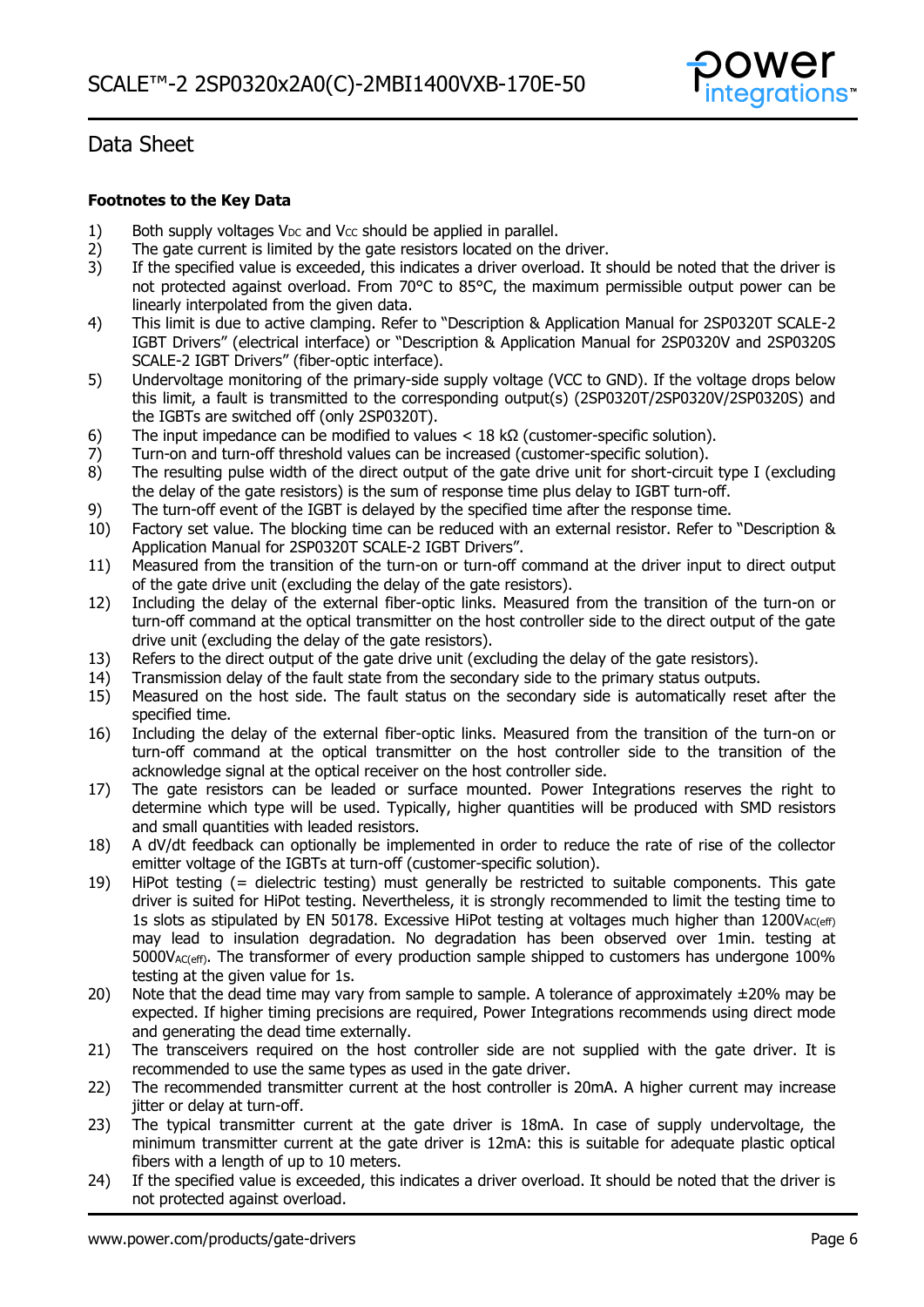

- 25) Delay of external fiber-optic links. Measured from the driver secondary side (ASIC output) to the optical receiver on the host controller.
- 26) Undervoltage monitoring of the secondary-side supply voltage (Visox to Veex and Veex to COMx which correspond with the approximate turn-on and turn-off gate-emitter voltages). If the corresponding voltage drops below this limit, the IGBT is switched off and a fault is transmitted to the corresponding output.
- 27) Partial discharge measurement is performed in accordance with IEC 60270 and isolation coordination specified in EN 50178. The partial discharge extinction voltage between primary and either secondary side is coordinated for safe isolation to EN 50178.
- 28) Jitter measurements are performed with input signals INx switching between 0V and 15V referred to GND, with a corresponding rise time and fall time of 8ns.
- 29) The storage temperature inside the original package (1) or in case the coating material of coated products may touch external parts (2) must be limited to the given value. Otherwise, it is limited to 90°C.
- 30) The component surface temperature, which may strongly vary depending on the operating condition, must be limited to the given value for coated driver versions to ensure long-term reliability of the coating material.

### **RoHS Statement**

We hereby confirm that the product supplied does not contain any of the restricted substances according Article 4 of the RoHS Directive 2011/65/EU in excess of the maximum concentration values tolerated by weight in any of their homogeneous materials.

Additionally, the product complies with RoHS Directive 2015/863/EU (known as RoHS 3) from 31 March 2015, which amends Annex II of Directive 2011/65/EU.

### **Legal Disclaimer**

The statements, technical information and recommendations contained herein are believed to be accurate as of the date hereof. All parameters, numbers, values and other technical data included in the technical information were calculated and determined to our best knowledge in accordance with the relevant technical norms (if any). They may base on assumptions or operational conditions that do not necessarily apply in general. We exclude any representation or warranty, express or implied, in relation to the accuracy or completeness of the statements, technical information and recommendations contained herein. No responsibility is accepted for the accuracy or sufficiency of any of the statements, technical information, recommendations or opinions communicated and any liability for any direct, indirect or consequential loss or damage suffered by any person arising therefrom is expressly disclaimed.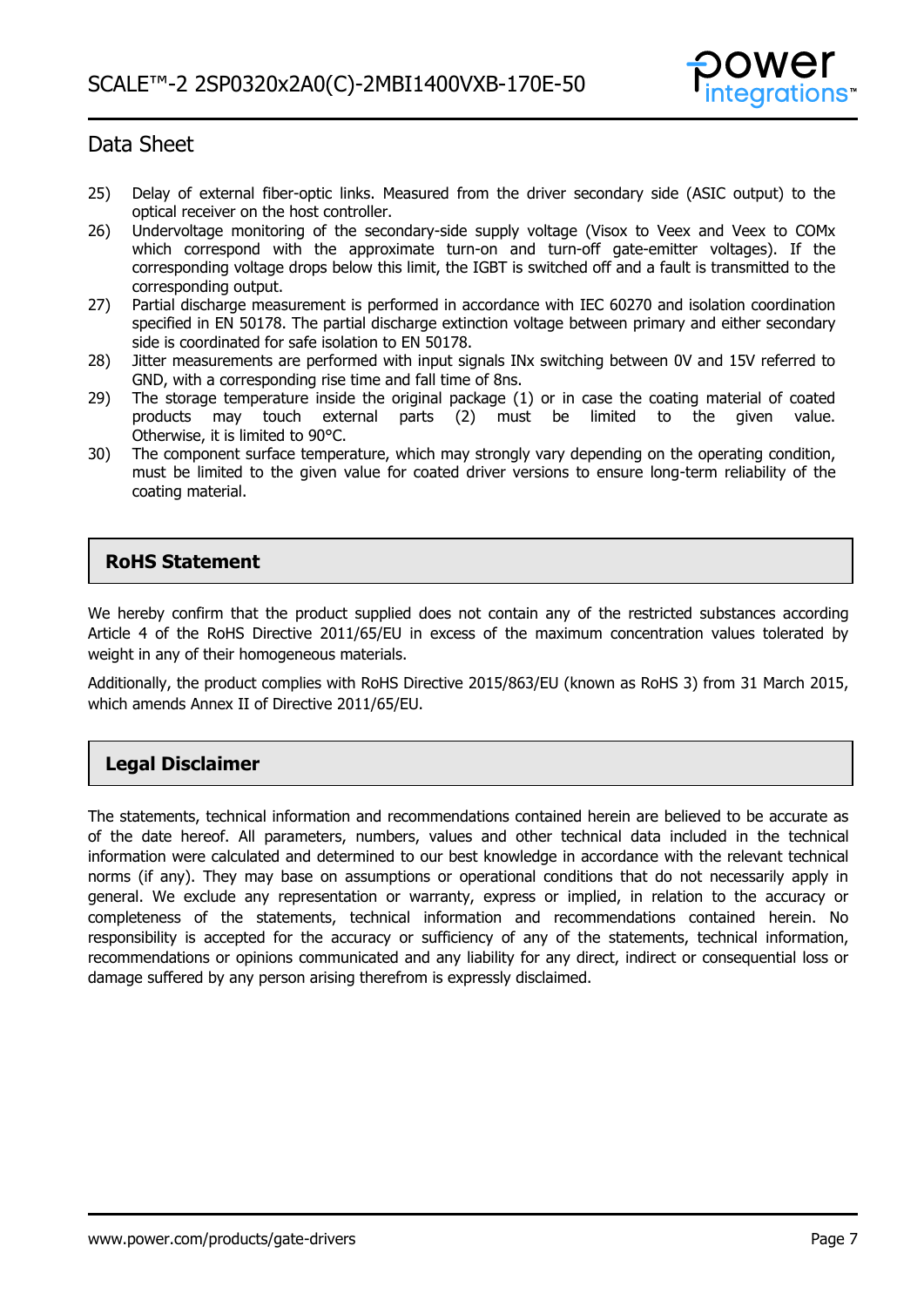

### **Ordering Information**

Our international terms and conditions of sale apply.

| <b>Interface</b>                   | <b>Power Integrations Driver Type #</b> | <b>Related IGBT</b> |
|------------------------------------|-----------------------------------------|---------------------|
| Electrical Interface               | 2SP0320T2A0-2MBI1400VXB-170E-50         | 2MBI1400VXB-170E-50 |
| Electrical Interface <sup>2)</sup> | 2SP0320T2A0C-2MBI1400VXB-170E-50        | 2MBI1400VXB-170E-50 |
| Fiber-Optic Interface $1$ )        | 2SP0320V2A0-2MBI1400VXB-170E-50         | 2MBI1400VXB-170E-50 |
| Fiber-Optic Interface $1$ , $2$ )  | 2SP0320V2A0C-2MBI1400VXB-170E-50        | 2MBI1400VXB-170E-50 |

<sup>1)</sup> Fiber-optic interface with versatile link (HFBR-2522ETZ and HFBR-1522ETZ)

2) Conformal coated version

Product home page: [www.power.com/products/scale-2-plug-and-play-drivers/2sp0320](http://www.power.com/products/scale-2-plug-and-play-drivers/2sp0320)

### **Information about Other Products**

#### **For other drivers, evaluation systems product documentation and application support**

Please click: [www.power.com/products/gate-drivers](http://www.power.com/products/gate-drivers)

© 2008…2022 Power Integrations Switzerland GmbH. All rights reserved. We reserve the right to make any technical modifications without prior notice. Version 2.2 from 2022-04-08